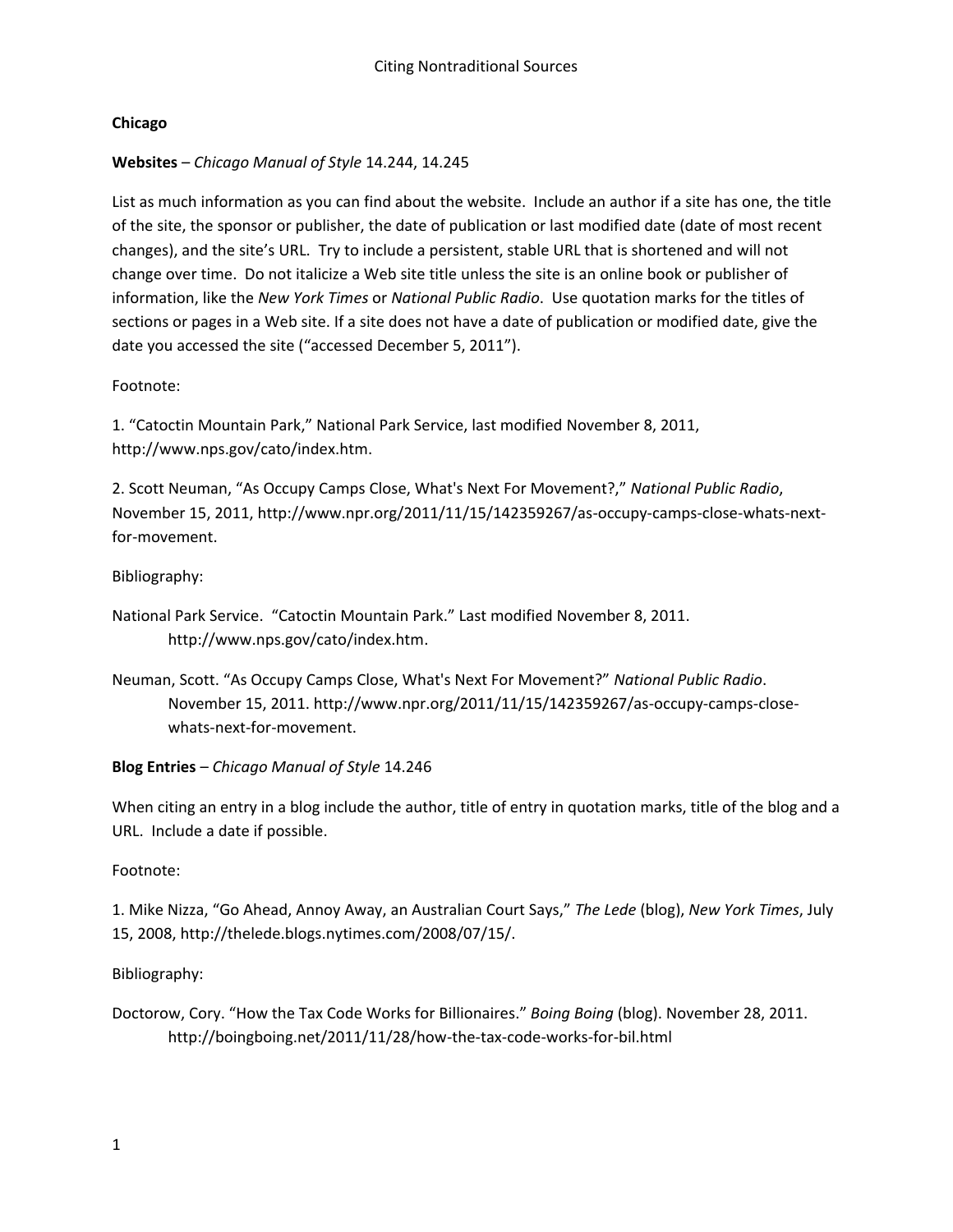## **Images, Maps, Charts, Diagram, Graphs, Illustrations** – *Chicago Manual of Style* – 14.165, 8.193

Cite the image following the style for the source where the image was found, such as book, article, website, etc. You can use the citation for the book, article or website where the visual information is found and make the following changes. If there is a photographer or illustrator use his or her name in place of the author. If there is a caption, use the caption in place of the title of an article, or add the caption title in quotation marks with proper capitalization. Add a page number where the image is found. If a numbered figure is given, add it after the page number.

See specific examples below for images found in articles and on the web.

#### **Image from an Article:**

Footnote:

1. David Talbot, "Saving Holland," *Technology Review* 110, no. 4 (2007): 52, figure 3.

Bibliography:

Talbot, David. "Saving Holland." *Technology Review* 110, no. 4 (2007): 52, figure 3.

Vermeer, Dura. "High and Dry Concept." *Technology Review* 110, no. 4 (2007): 56.

Maxwell Museum of Anthropology. "An Arrowhead, Made from a Copper Nugget, Found at a Melting Alaskan Glacier." *Miller-McCune* 3, iss. 6 (2010): 23, figure 4.

#### **Online Image**

If citing an image found using Google images, cite the original source – not Google.

Footnote:

1. James Estrin, "A Worshiper at St. Patrick's Cathedral on Fifth Avenue in Manhattan," *New York Times*, November 27, 2011. http://www.nytimes.com/2011/11/28/nyregion/for-catholics-the-word-was-a-bitdifferent-amen.html?ref=us.

## Bibliography:

Estrin, James. "A Worshiper at St. Patrick's Cathedral on Fifth Avenue in Manhattan." *New York Times*. November 27, 2011. http://www.nytimes.com/2011/11/28/nyregion/for-catholics-the-wordwas-a-bit-different-amen.html?ref=us.

When citing a work of art cite the location of the piece and the owner or collection where it is housed along with the medium and size. See also Work of Art and Captions for Art.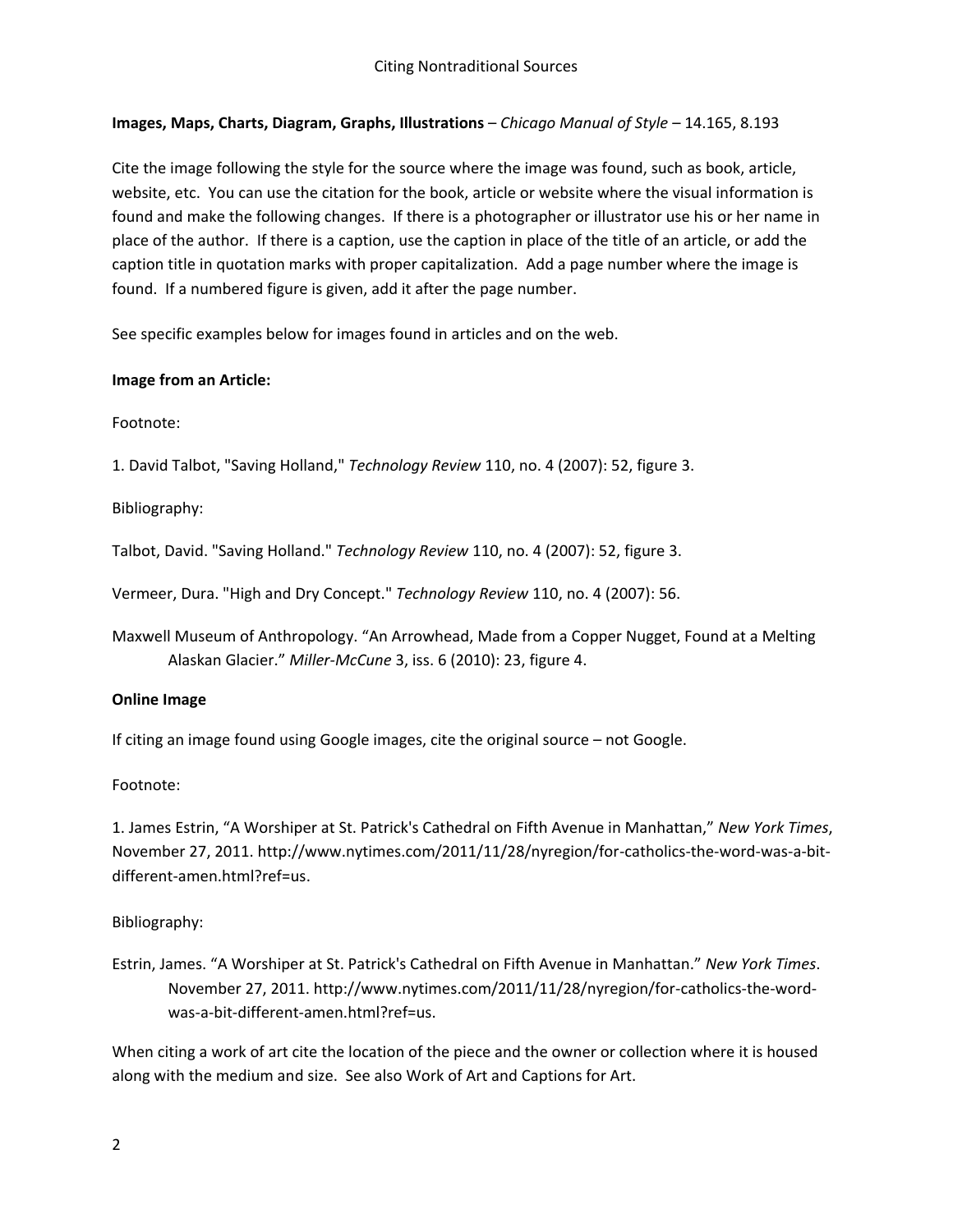#### **Image or Photograph from a Book**

#### Footnote:

1. Bob Gruen, "Madison Square Garden, July 1972," in *Life*, by Keith Richards with James Fox (New York: Little, Brown and Company, 2010), color plate 12.

Bibliography:

Gruen, Bob. "Madison Square Garden, July 1972." In *Life*, by Keith Richards with James Fox, color plate 12. New York: Little, Brown and Company, 2010.

#### **Work of Art**

If you have viewed this work in person, cite as below.

Footnote:

1. Michelangelo Buonarroti, *The Slave*, 1513-15, marble, 2.09 m., Paris, The Louvre.

Bibliography:

Buonarroti, Michelangelo. *The Slave*, 1513-15. Marble, 2.09 m. Paris, The Louvre.

Dior, Christian. *May*, 1953. Silk, Length at CB ((a) to waist): 5 3/4 in. (14.6 cm) Length at CB (b): 45 1/2 in. (115.6 cm) New York, Metropolitan Museum of Art.

If you find an image of the work of art in a website, book, article, use the format below.

Delaroche, Paul. "Portrait of a Woman," 1829. Pastel drawing, 10 by 12 in. (Ackland Art Museum, Chapel Hill, NC). In *European Drawings from the Collection of the Ackland Art Museum*, by Carol C. Gillham and Carolyn H. Wood. Chapel Hill: The Museum, University of North Carolina, 2001, page 93.

Art Found on the Web:

Dior, Christian. *May*, 1953. Silk, Length at CB ((a) to waist): 5 3/4 in. (14.6 cm) Length at CB (b): 45 1/2 in. (115.6 cm) New York, Metropolitan Museum of Art. Accessed January 5, 2011. http://www.metmuseum.org/Collections/search-the-collections/80002249

Art Found in an Article:

Abdel Hadi Al-Gazzar, *Un Djinn Amoureux*, 1953. Gouache and india ink on paper, 53 by 28 centimeters. Alexandria, Collection of the Museum of Fine Arts. "Exceeding Realism: Utopian Modern Art on the Nile and Abdel Hadi Al-Gazzar's Surrealistic Drawings." *South Atlantic Quarterly* 109, no. 3 (Summer2010 2010): 585, Figure 1.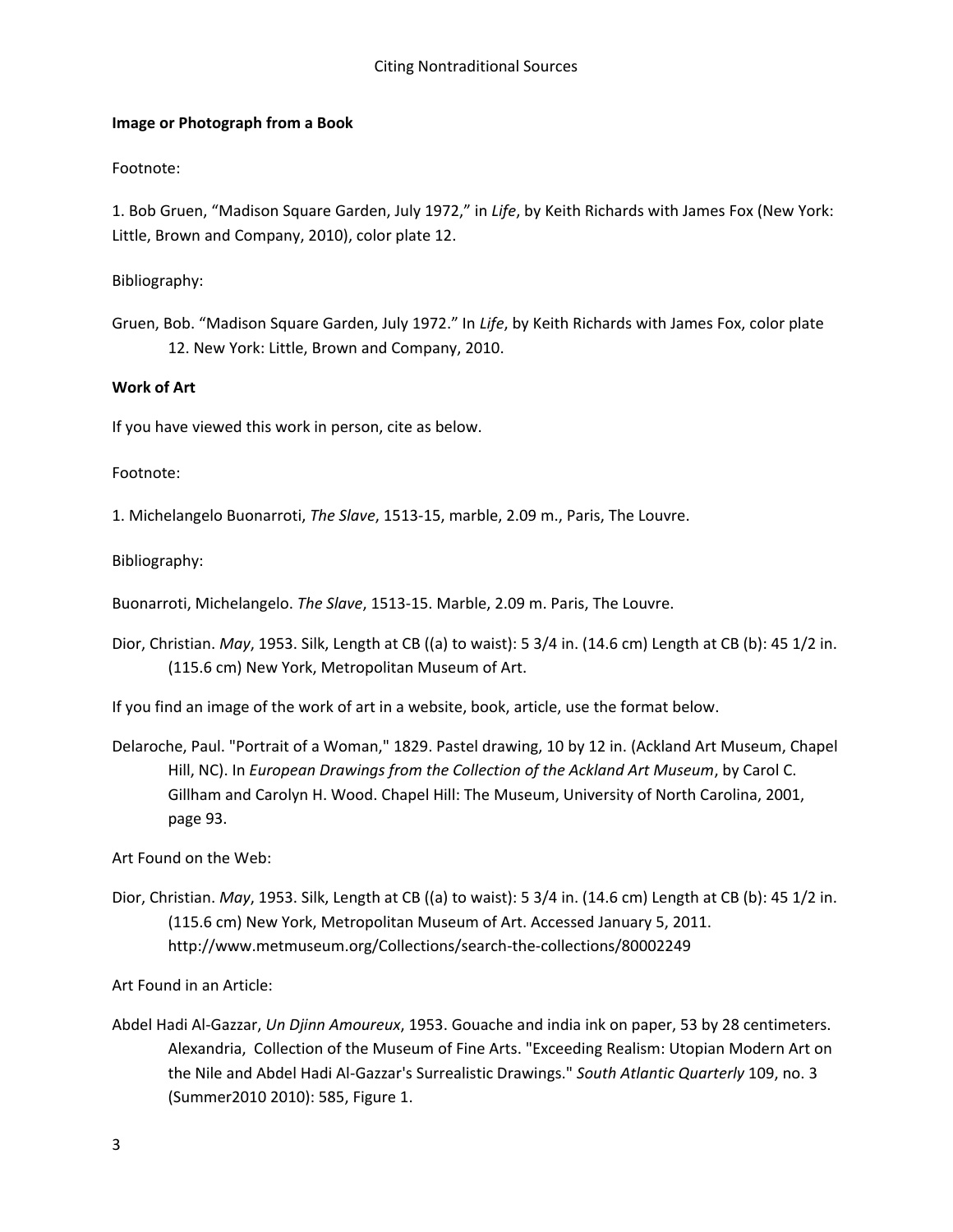#### **Cartoon** – *Chicago Manual of Style* 8.194

Italicize the name of a regularly appearing cartoon and cite appropriately depending where the cartoon is published, e.g., magazine, newspaper, book, website.

Footnote:

1. Roz Chast, "Scenes from a Vacation," *New Yorker,* October 31, 2011, 66-67.

Bibliography:

Chast, Roz. "Scenes from a Vacation." *New Yorker,* October 31, 2011, 66-67.

Weiner, Zach. "Saturday Morning Breakfast Cereal." *Smbc-comics.com*. Accessed November 18, 2011. http://www.smbc-comics.com/?id=2434.

**Map –** *Chicago Manual of Style* 14.165

Cite a map as an illustration within the source. Follow the citation guidelines for the source in which the map is, e.g., website, book, article, etc. For a standalone map, cite as below.

Author. "Title of Map." Edition. Scale. Series, number.

Footnote:

1. Frank Ford, *Mauritius,* (Washington, DC: Central Intelligence Agency, 1988).

Bibliography:

Ford, Frank. *Mauritius*. Washington, DC: Central Intelligence Agency, 1988.

If the map is in a book, add information about the book to your citation.

Author. "Title of Map." Edition. Scale. Series, number. In *Book Title*, edited by, Page Numbers. Place of publication: Publisher, Date.

"The Economy of the Later Middle Ages." 3:50,000. In *Rand McNally Historical Atlas of the World*, edited by R. I. Moore, 71, map 35. Chicago: Rand McNally & Company, 1981.

**Captions** – *Chicago Manual of Style* 3.3, 3.7, 3.21, 3.29

Captions appear below an image or illustration. If presenting a table, see separate instructions in the *Chicago Manual of Style* for tables.

A caption may be an incomplete or complete sentence. It should be capitalized as you would for a regular sentence, but any specific titles of any works should follow the rules for titles and be italicized when necessary. Captions should be labeled as a Figure followed by the number in order in which it appears. The first figure should be Fig. 1, second figure is Fig. 2, etc.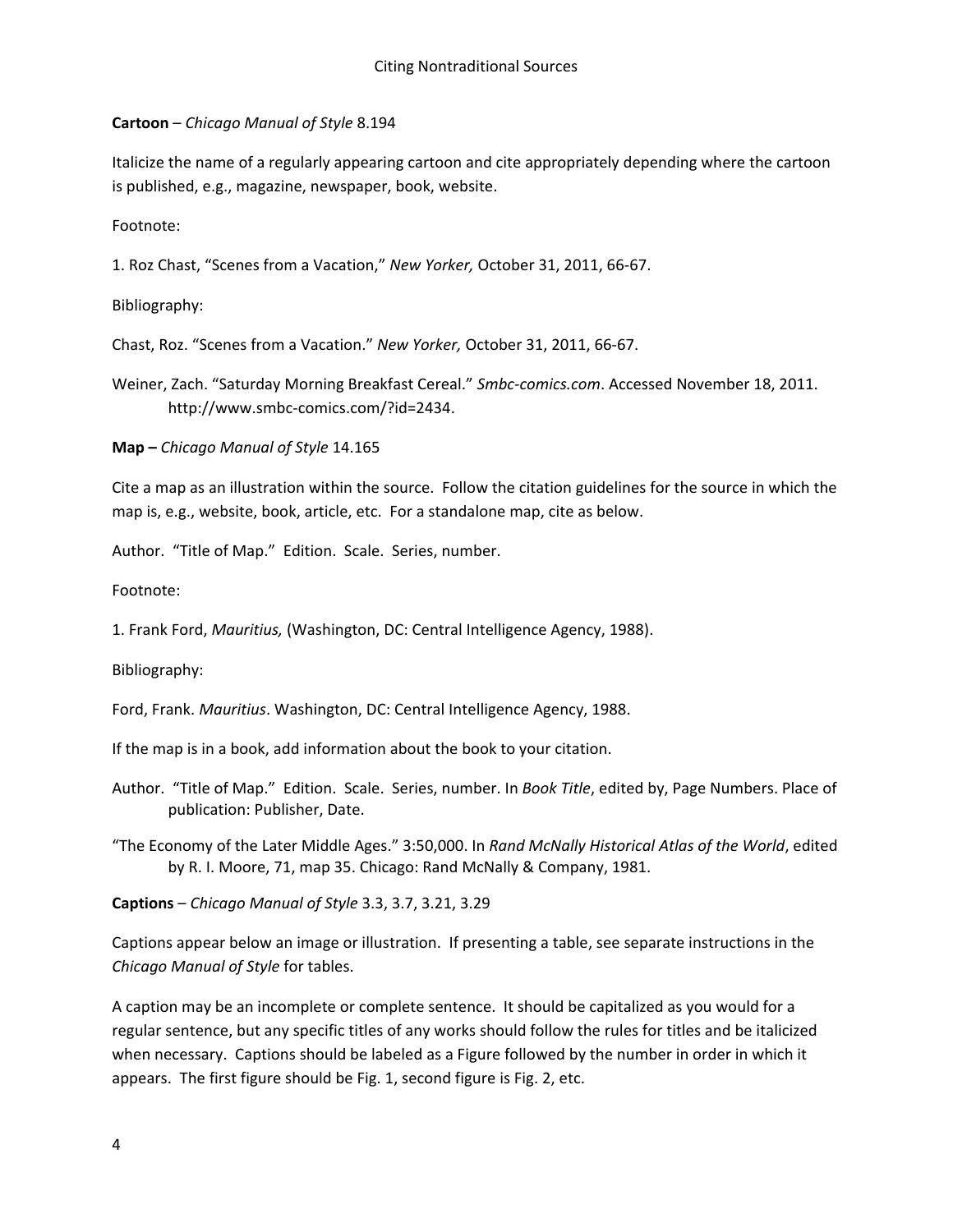A credit line should appear at the end of a caption, sometimes in parentheses or in different type (or both). A photographer's name occasionally appears in small type parallel to the bottom or side of a photograph. Include a short citation to the work and who owns the image.

Fig. 1 Wartime visit to Australia, winter 1940 (Photograph by Karen Plume. In *Australia in Wartime.* By Steve Tome. Sydney: Stern and Co., 1992, 12.)

Fig. 2 The White Garden, reduced to its bare bones in early spring. The box hedges, which are still cut by hand, have to be carefully kept in scale with the small and complex garden as well as in keeping with the plants inside the "boxes." (Photograph by John Connelly. In *Gardening Through the Seasons.* By Nicole Mooney. New York: Bantam Books, 2003, 99.)

# **Captions for Art**

If citing a work of art you should check with the guidelines from the Art Bulletin and College Art Association at http://www.collegeart.org/ip/guideforcorreccaps

If the image is of a piece of art include information about the artist and location of the artwork in the caption. Works of art can be cited using this format, but include the publication citation for where the image of the work of art was found, unless you have viewed the work in person.

Artist's name (last name, first name), *Title*, Date, Medium and support. City, Collection.

Fig. 1 Michelangelo Buonarroti, *The Slave*, 1513-15, marble, 2.09 m. Paris, The Louvre.

Fig. 2 Willem de Kooning, *Pink Angels*, 1945, oil and charcoal on canvas, 52 x 40 in. Frederick R. Los Angeles, Weisman Art Foundation.

If the image is being reproduced publicly you should consider adding copyright information, ie who owns the right to an image.

Fig. 3 Willem de Kooning, *Pink Angels*, 1945, oil and charcoal on canvas, 52 x 40 in. Frederick R. Los Angeles, Weisman Art Foundation (artwork © 2011 The Willem de Kooning Foundation/Artists Rights Society (ARS), New York)

**Musical Recording** – *Chicago Manual of Style* 14.274, 14.276, all examples below directly from *The Chicago Manual of Style*

See *The Chicago Manual of Style* 8.188-92 for specific guidelines for musical compositions. Include the conductor or performer if you are specifically citing their contributions. Include a date of the recording, the copyright date/published date, or both. If you can't find a date consult a catalog or other source. If no date can be found, use "n.d." (for no date).

*The Chicago Manual of Style* suggests listing recordings in a separate discography (14.12) or under a subheading(14.58) if citing a significant number of items.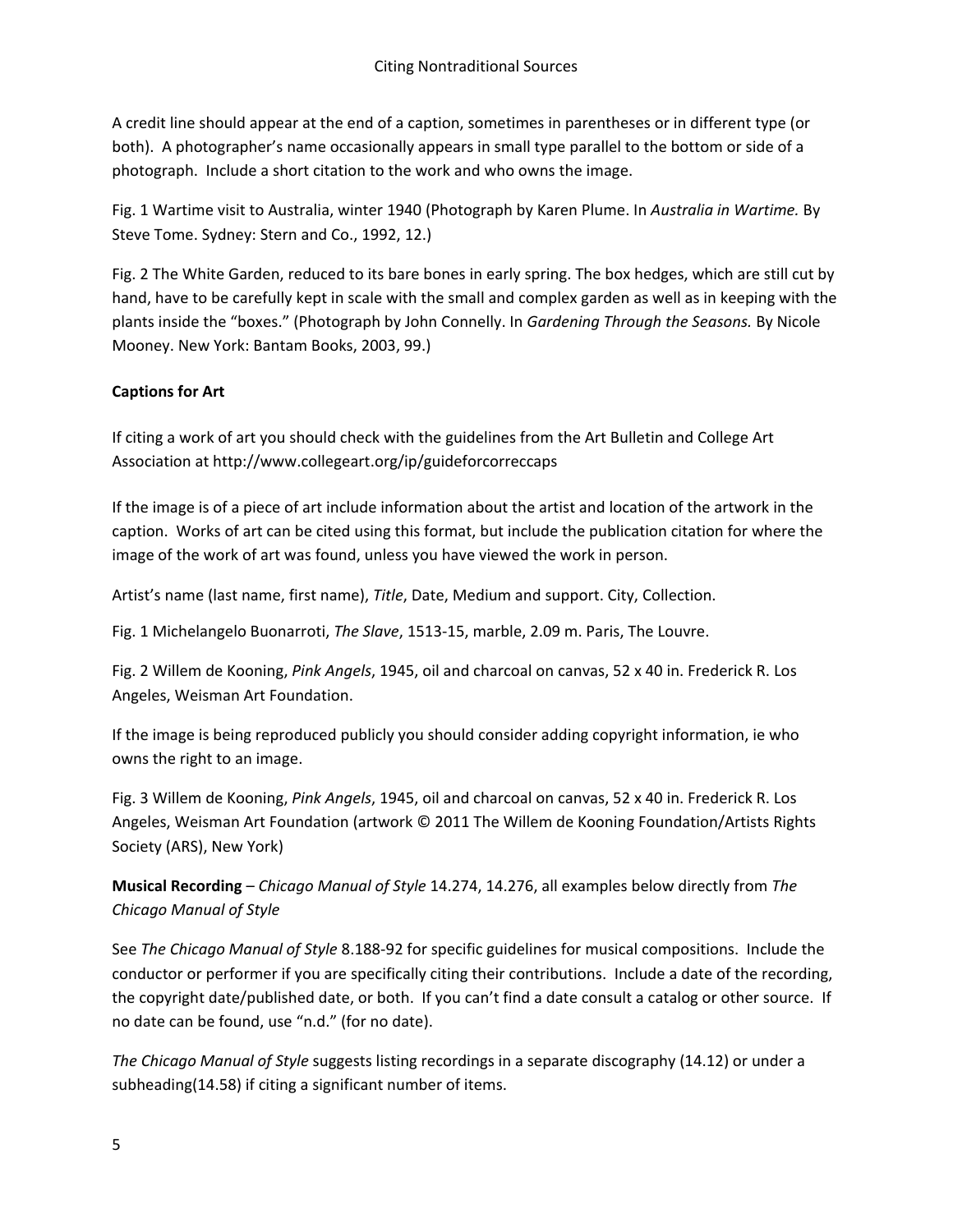## Footnote:

 1. *The Fireside Treasury of Folk Songs*, vol. 1, orchestra and chorus dir. Mitch Miller, Golden Record A198:17A–B, 1958, 33⅓ rpm.

 2. New York Trumpet Ensemble, with Edward Carroll (trumpet) and Edward Brewer (organ), *Art of the Trumpet*, recorded at the Madeira Festival, June 1–2, 1981, Vox/Turnabout, PVT 7183, 1982, compact disc.

 3. Richard Strauss, *Don Quixote*, with Emanuel Feuermann (violoncello) and the Philadelphia Orchestra, conducted by Eugene Ormandy, recorded February 24, 1940, Biddulph LAB 042, 1991, compact disc.

 4. Billie Holiday, vocal performance of "I'm a Fool to Want You," by Joel Herron, Frank Sinatra, and Jack Wolf, recorded February 20, 1958, with Ray Ellis, on *Lady in Satin*, Columbia CL 1157, 33⅓ rpm.

Bibliography:

- Mozart, Wolfgang Amadeus. *Don Giovanni*. Orchestra and Chorus of the Royal Opera House, Covent Garden. Sir Colin Davis. With Ingvar Wixell, Luigi Roni, Martina Arroyo, Stuart Burrows, Kiri Te Kanawa, et al. Recorded May 1973. Philips 422 541-2, 1991, 3 compact discs.
- Pink Floyd. *Atom Heart Mother*. Capitol CDP 7 46381 2, 1990, compact disc. Originally released in 1970.
- Rubinstein, Artur. *The Chopin Collection*. RCA Victor/BMG 60822-2-RG, 1991, 11 compact discs. Recorded 1946, 1958–67.
- Weingartner, Felix von (conductor). *150 Jahre Wiener Philharmoniker*. Preiser Records, PR90113 (mono), 1992, compact disc. Recorded in 1936. Includes Beethoven's Symphony no. 3 in E-flat Major and Symphony no. 8 in F Major.

When citing music streamed from a website also include information about the website, see also section above on citing website and section below on citing online multimedia.

Elgar, Edward. "Cello Concerto in E minor, Op. 85." *The Very Best of Jacqueline Du Pre*. Performed by Jacqueline Du Pre. EMI Classics 0724358659757, 2008, Naxos streaming audio. http://dickinson.naxosmusiclibrary.com/streamw.asp?ver=2.0&s=77182%2Fdickinsonnml06%2F 1693524

## **Interview – Published or Broadcast** – *Chicago Manual of Style* 14.221

If the interview has been published or broadcasted treat it like an article or a chapter in a book. If the interview was found on a website or podcast follow the rules for citing in those formats. Begin the citation with the name of the person being interviewed.

Footnote: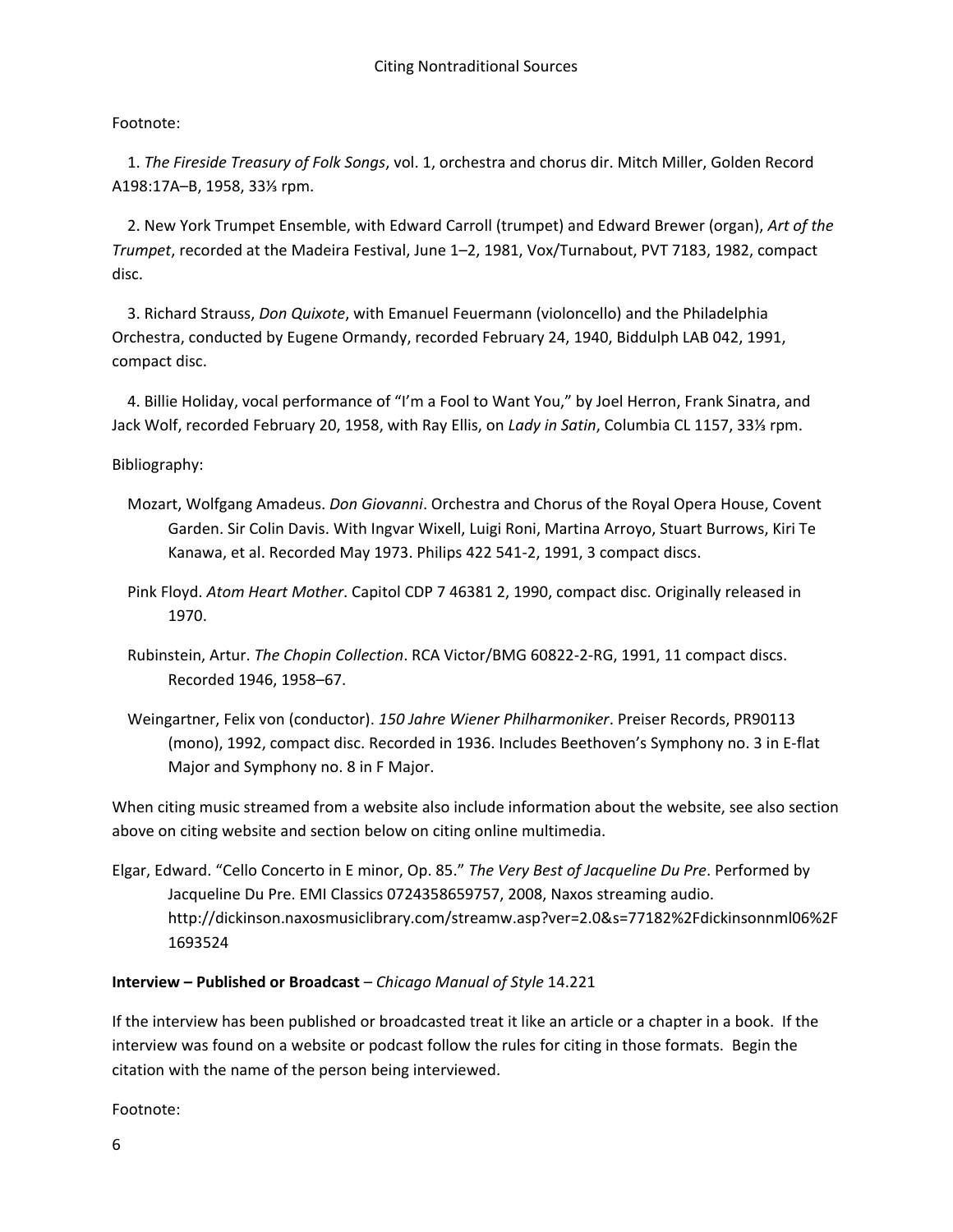43. Robert Downey Jr., interview by Graham Norton, *The Graham Norton Show*, BBC America, December 14, 2009.

Bibliography:

- Downey, Robert, Jr. Interview by Graham Norton. *The Graham Norton Show*. BBC America, December 14, 2009.
- Waits, Tom. Interview by Terry Gross. "Tom Waits: The Fresh Air Interview : NPR." *Fresh Air from WHYY*. National Public Radio. October 31, 2011. http://www.npr.org/2011/10/31/141657227/tomwaits-the-fresh-air-interview.
- Linklater, Kristin. Interview by Dawne McCance. "Crossings: An Interview with Kristin Linklater." *Mosaic: A Journal For The Interdisciplinary Study Of Literature* 44, no. 1 (March 2011): 1-45.

If the interview is available online treat it as a web resource or see instructions for podcasts below.

Footnote:

8. Jerry Sandusky, interview by Bob Costas, "Sandusky to Costas: 'I am Innocent of Those Charges,'" *Rock Center with Brian Williams*, NBC, November 15, 2011,

http://rockcenter.msnbc.msn.com/\_news/2011/11/15/8821656-sandusky-to-costas-i-am-innocent-ofthose-charges.

Bibliography:

Sandusky, Jerry. Interview by Bob Costas. "Sandusky to Costas: 'I am Innocent of Those Charges.'" *Rock Center with Brian Williams*. NBC. November 15, 2011. http://rockcenter.msnbc.msn.com/\_news/2011/11/15/8821656-sandusky-to-costas-i-aminnocent-of-those-charges.

**DVD/VHS -** *Chicago Manual of Style* 14.279

When citing DVDs or VHS you will need to consider each item and use your judgment for what extra information to provide. When citing work by a particular person or group, begin with that information. If citing a particular scene or feature, such as DVD interview or commentary include the appropriate information e.g., name of scene, or names of those being interviewed or providing commentary. Cite to the date of original release and DVD/VHS release unless citing information included in a specific release, for example, cite the year the DVD was released, instead of the theatrical release date, when citing ancillary information like DVD extras. When citing TV programs, cite the date of the original airing.

Footnote:

 7. Michael Curtis and Gregory S. Malins, "The One with the Princess Leia Fantasy," *Friends*, season 3, episode 1, directed by Gail Mancuso, aired September 19, 1996 (Burbank, CA: Warner Home Video, 2003), DVD.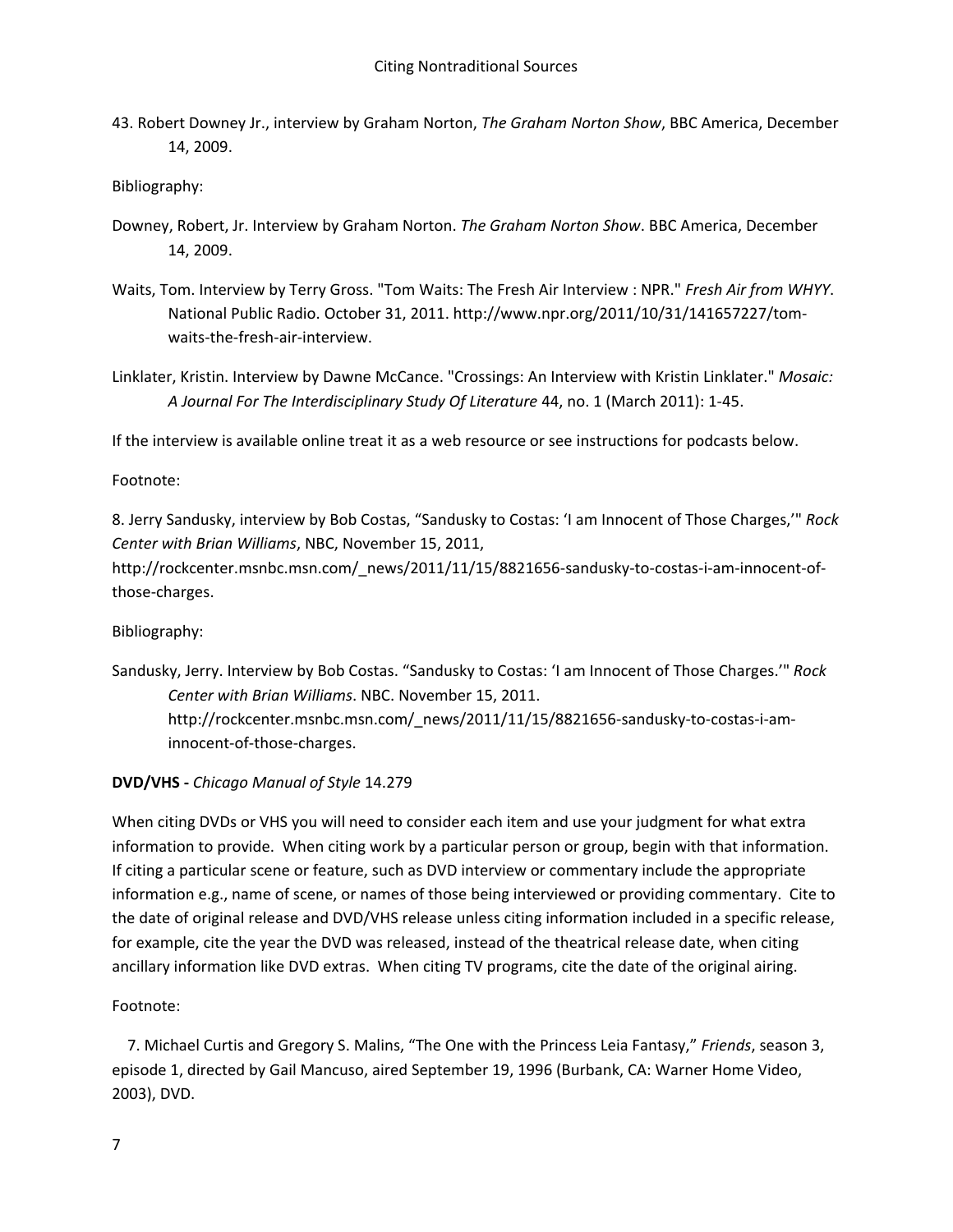8. "Crop Duster Attack," *North by Northwest*, directed by Alfred Hitchcock (1959; Burbank, CA: Warner Home Video, 2000), DVD.

 9. *Field of Dreams*, directed by Phil Alden Robinson (1989; Universal City, CA: Universal Home Video, 1998), DVD.

Bibliography:

- *Field of Dreams*. Directed by Phil Alden Robinson. 1989; Universal City, CA: Universal Home Video, 1998. DVD.
- Cleese, John, Terry Gilliam, Eric Idle, Terry Jones, and Michael Palin. "Commentaries." Disc 2. *Monty Python and the Holy Grail*, special ed. DVD. Directed by Terry Gilliam and Terry Jones. Culver City, CA: Columbia Tristar Home Entertainment, 2001.
- Handel, George Frideric. *Messiah*. Atlanta Symphony Orchestra and Chamber Chorus, Robert Shaw. Performed December 19, 1987. Ansonia Station, NY: Video Artists International, 1988. Videocassette (VHS), 141min.

**Podcast –** *Chicago Manual of Style* 14.221, 14.274, 14.277, 14.280

There are multiple ways that a podcast may be cited depending upon how you access it and the information it includes. If it is an interview you can treat it as an interview (see instructions for citing interviews above), but should note the medium and URL if available and dates of publication. If no date can be determined, cite the date accessed. Also cite the original date of performance if the podcast includes an audio or visual performance.

#### Footnote:

11. Darcey Steinke, interview by Sam Tanenhaus and Dwight Garner, *New York Times Book Review*, podcast audio, April 22, 2007, http://podcasts.nytimes.com/podcasts/2007/04/20/21bookupdate.mp3.

#### Bibliography:

"Patient Zero." *Radiolab.* Podcast audio, November 15, 2011. http://www.radiolab.org/2011/nov/14/.

Glass, Ira. "419: Petty Tyrant." *This American Life*. Podcast audio, November 12, 2010. http://www.thisamericanlife.org/radio-archives/episode/419/petty-tyrant.

#### **YouTube/Online Multimedia** – *Chicago Manual of Style* 14.280

Identify all elements possible when citing online multimedia, as you would do for a website or podcast. Include the date of publication or last accessed along with the URL. If citing the recording of an original performance, include the date of the performance. Include the source type (e.g., "video") and length. In this case you can use irregular capitalization and grammar (see sample below "HOROWITZ AT CARNEGIE HALL 2-Chopin Nocturne in Fm Op.55") in order to point specifically to the correct source,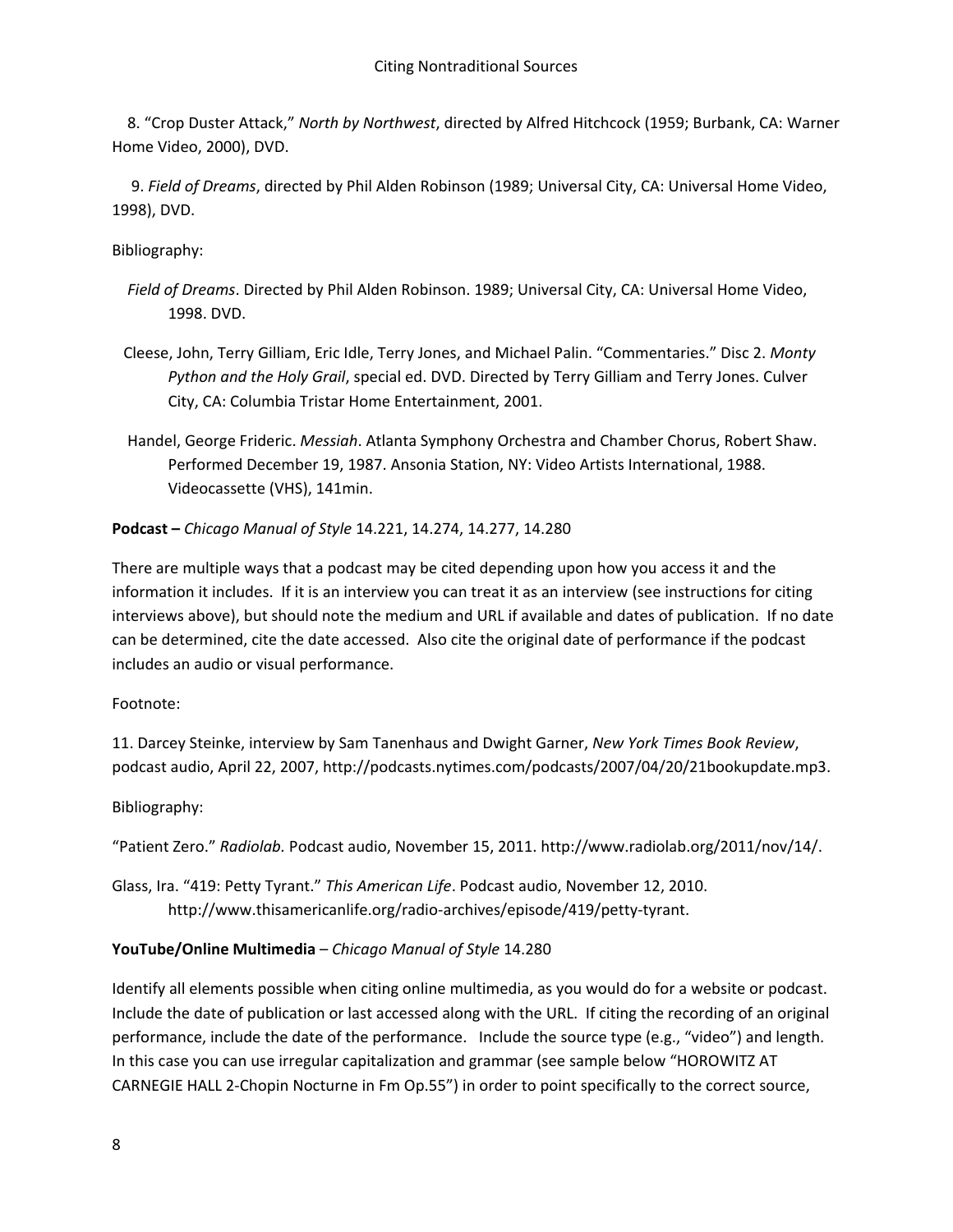specifically when there is no formal publisher, such as on YouTube. Examples below are from *The Chicago Manual of Style*.

Footnote:

 1. A. E. Weed, *At the Foot of the Flatiron* (American Mutoscope and Biograph Co., 1903), 35 mm film, from Library of Congress, *The Life of a City: Early Films of New York, 1898–1906*, MPEG video, 2:19, http://lcweb2.loc.gov/ammem/papr/nychome.html.

 2. "HOROWITZ AT CARNEGIE HALL 2-Chopin Nocturne in Fm Op.55," YouTube video, 5:53, from a performance televised by CBS on September 22, 1968, posted by "hubanj," January 9, 2009, http://www.youtube.com/watch?v=cDVBtuWkMS8.

Bibliography:

 Harwood, John. "The Pros and Cons of Biden." *New York Times* video, 2:00. August 23, 2008. http://video.on.nytimes.com/?fr\_story=a425c9aca92f51bd19f2a621fd93b5e266507191.

 Pollan, Michael. "Michael Pollan Gives a Plant's-Eye View." Filmed March 2007. TED video, 17:31. Posted February 2008. http://www.ted.com/index.php/talks/michael\_pollan\_gives\_a\_plant\_s\_eye\_view.html.

# **TV Program –** *Chicago Manual of Style* 14.274

When citing a DVD/VHS copy of a TV program, follow the citation for DVD/VHS (see instructions above). When citing a TV program streamed online cite it as Online Media (see instructions above for citing YouTube/Online Multimedia), but include the original date of broadcast. If an interview is being cited follow the citation format for an interview (see instructions above for citing an interview).

## Footnote:

2. "Churchill's Deadly Decision," *Secrets of the Dead*, first broadcast May 12, 2010 by PBS, Directed by Richard Lipworth and written by Richard Bond.

# Bibliography:

- "Churchill's Deadly Decision." *Secrets of the Dead*. First broadcast May 12, 2010 by PBS. Directed by Richard Lipworth and written by Richard Bond.
- *Friends.* Episode no. 153, first broadcast November 16, 2000 by NBC. Directed by David Schwimmer and written by Scott Silveri.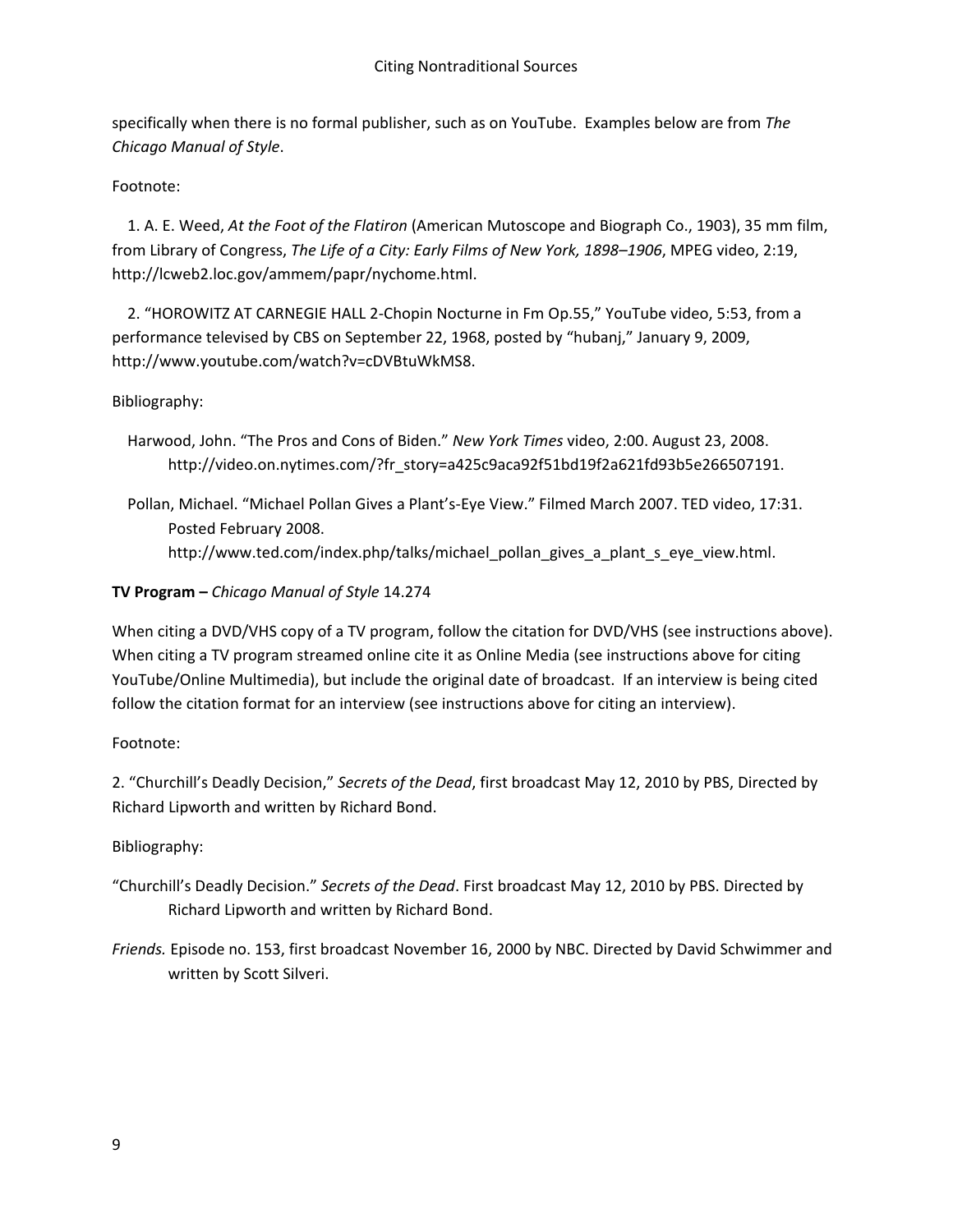### **MLA**

## **Websites –** *MLA Handbook for Writers of Research Papers* 5.6

Use this format for citing information on the web, including images, streamed audio or video. Include as much information as you can find about the website.

Author. "Title of Page." *Title of Website*. Version or Edition. Publisher, if none listed N.p., Date of Publication, if not available use N.d. Medium of Publication. Date of Access. <URL>.

MLA states that you do not need to provide the URL unless you are asked to do so. URLs for the citations below are provided so you will understand how they would look with it. When including a URL try to include one that is shortened and will not change over time.

- "College Receives Grant from Pa. DEP for Watershed Protection." *Dickinson College News Releases*. Dickinson College, 8 Apr. 2010. Web. 17 Nov. 2011. <http://www.dickinson.edu/story.aspx?id=10737429666>.
- Peralta, Eyder. "Crowd Gathers In New York, Ahead Of Wall Street Protest." *National Public Radio*. Natl. Public Radio, 17 Nov. 2011. Web. 17 Nov. 2011. <http://www.npr.org/blogs/thetwoway/2011/11/17/142439078/crowd-gathers-in-new-york-ahead-of-wall-street-protest>.
- "Warhol: Headlines." *National Gallery of Art.* National Gallery of Art, 2011. Web. 17 Nov. 2011. <http://www.nga.gov/exhibitions/warholinfo.shtm>.

In the above examples National Public Radio and National Gallery of Art are duplicated twice because they are the title of the website and the publisher.

## **Citing Blog Entries –** *MLA Handbook for Writers of Research Papers* 5.6.2b

Blog entries should follow the same citation style as web pages. List author and date published if possible.

Nizza, Mike. "Go Ahead, Annoy Away, an Australian Court Says." *The Lede*. New York Times, 15 July 2008. Web. 9 Dec. 2011. <http://thelede.blogs.nytimes.com/2008/07/15/>.

Doctorow, Cory. "How the Tax Code Works for Billionaires." *Boing Boing*. N.p. 28 Nov. 2011. Web. 2 Dec. 2011. <http://boingboing.net/2011/11/28/how-the-tax-code-works-for-bil.html>.

## **Citing Images, Maps, Charts, Diagram, Graphs, Illustrations**

Cite these as you would for the resource in which the visual media is found. For specific works of art, see the section. Cite following the guidelines for the type of resource, but make a note of where the visual is included in the resource, ie page or figure number. Cite the creator of the image as the author and the title of the image instead of an article title.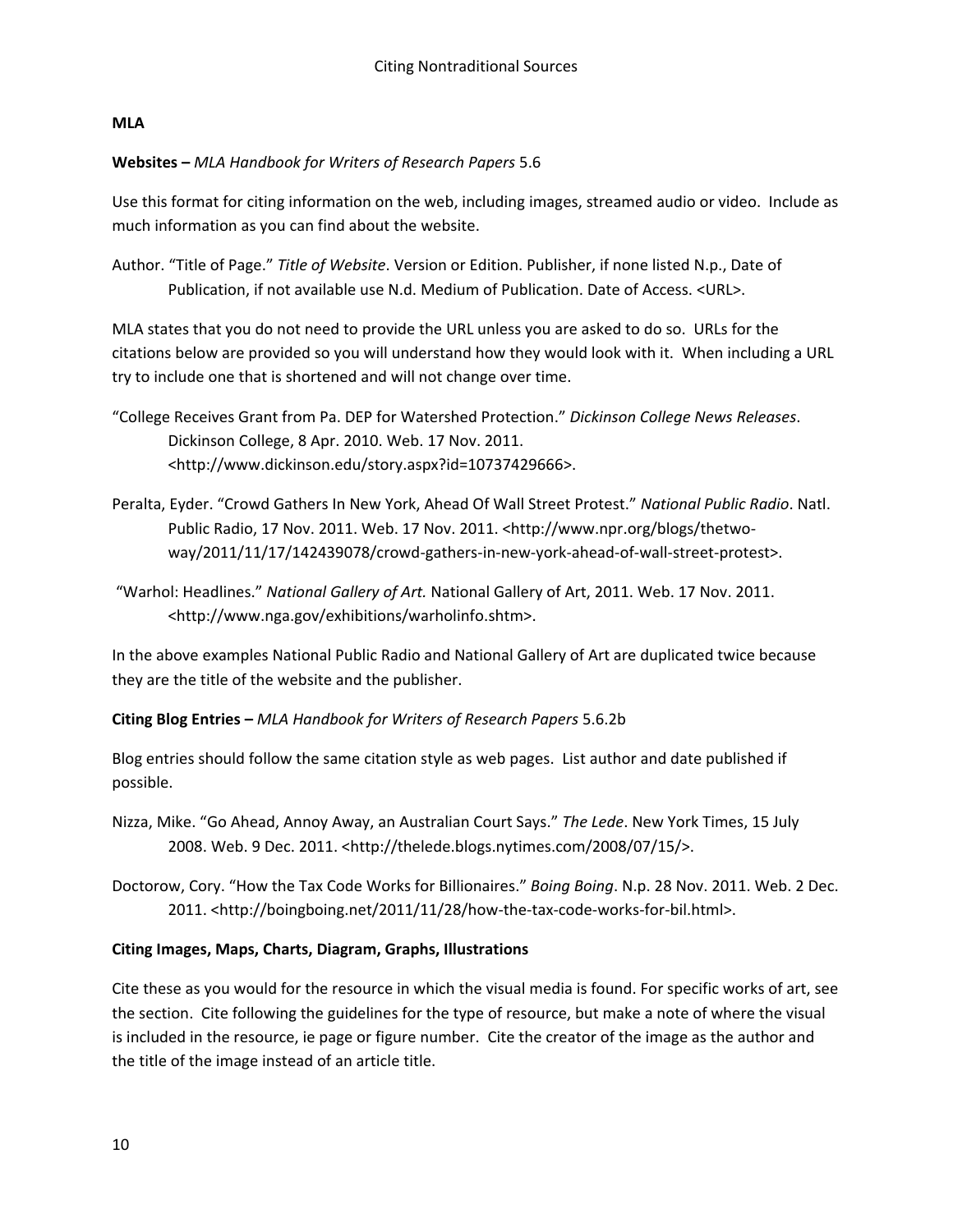#### **Image in an Article**

Talbot, David. "Saving Holland." *Technology Review* 110.4 (2007): 52, figure 3. Print.

Vermeer, Dura. "High and Dry Concept." *Technology Review* 110.4 (2007): 56. Print.

Maxwell Museum of Anthropology. "An Arrowhead, Made from a Copper Nugget, Found at a Melting Alaskan Glacier." *Miller-McCune* 3.6 (2010): 23, figure 4. Print.

#### **Online image**

If citing an image found using Google images, cite the original source – not Google.

Estrin, James. "A Worshiper at St. Patrick's Cathedral on Fifth Avenue in Manhattan." *New York Times*. New York Times. 27 Nov. 2011. Web. 8 Dec. 2011. <http://www.nytimes.com/2011/11/28/nyregion/for-catholics-the-word-was-a-bit-differentamen.html?ref=us>.

When citing a work of art, include the location of the piece and the owner or collection where it is housed along with the medium and size. See also captions and citing works of art below. MLA does not require you to include the dimensions, but for art and art history papers it is safer to include it.

Dior, Christian. *May*. 1953. Silk. Length at CB ((a) to waist): 5 3/4 in. (14.6 cm) Length at CB (b): 45 1/2 in. (115.6 cm). New York: Metropolitan Museum of Art. N.d. Web. 4 Jan. 2012. <http://www.metmuseum.org/Collections/search-the-collections/80002249>

## **Image or Photograph from a Book**

Gruen, Bob. "Madison Square Garden, July 1972." *Life*. By Keith Richard with James Fox. New York: Little, Brown and Company, 2010. Color plate 12. Print.

"Equality and Affection: Matched Costumes in 'My One and Only Highland Fling.'" *Astaire & Rogers*. By Edward Gallafent. New York: Columbia University Press. 225. Print

**Work of Visual Art including Photographs in a Museum Collection** – *MLA Handbook for Writers of Research Papers* 5.7.6 – see also citing a website if you are citing an image from the web.

MLA does not require you to include the dimensions, but it is safer to include it when citing for art and art history. Also see guidelines from the Art Bulletin and College Art Association at http://www.collegeart.org/ip/guideforcorreccaps

Artist. *Title of Work*. Date of Composition or N.d. Medium. Dimensions. Collection. City where located.

Calder, Alexander. *Untitled*. 1976. Aluminum and steel. 910.3 x 2315.5 cm (358 3/8 x 911 5/8 in.). National Gallery of Art, Washington, DC.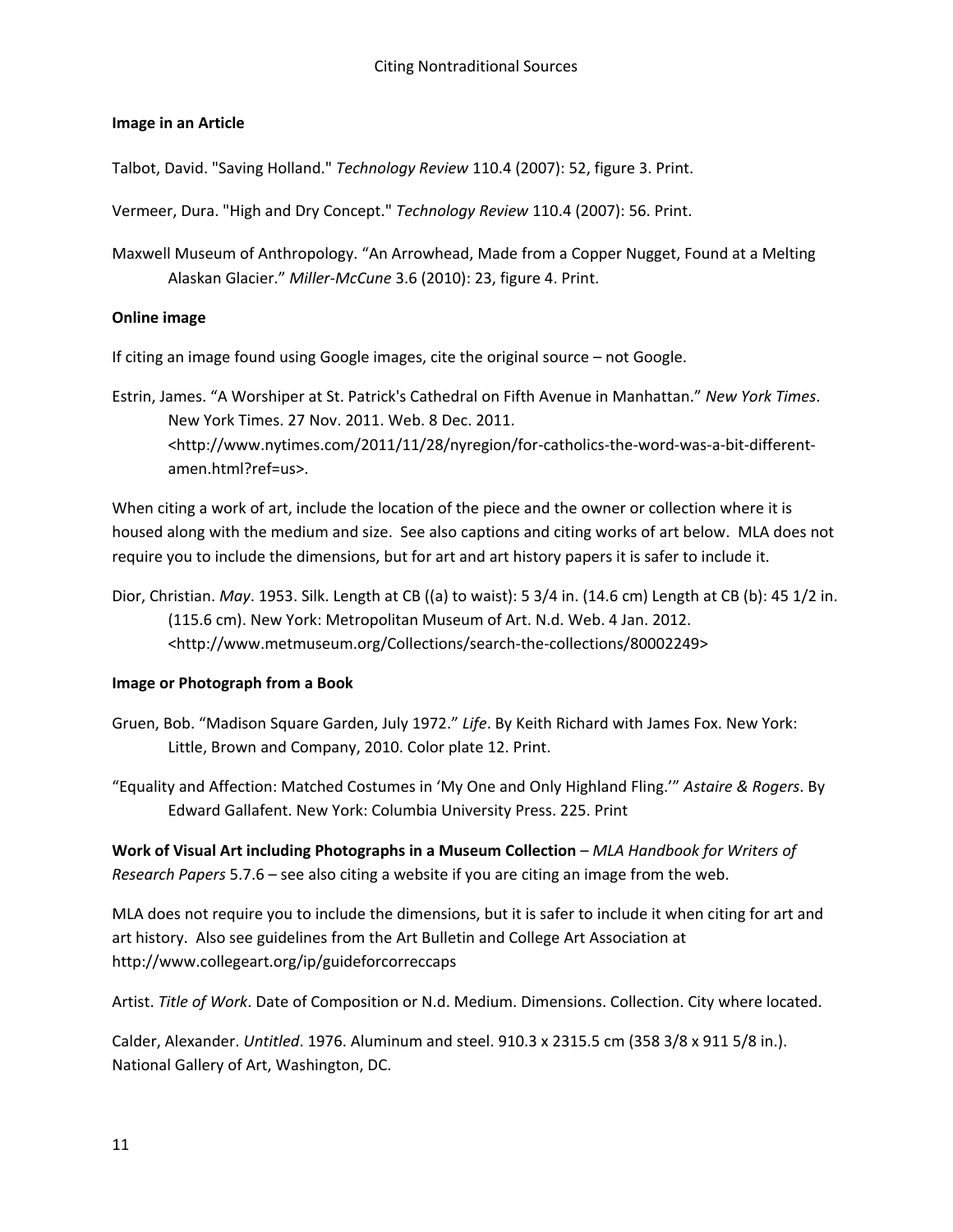Heckman, Albert. *Windblown Trees*. N.d. Lithograph on paper. 11 3/8 x 16 1/8 in. (28.9 x 40.8 cm). Private collection.

If you use a reproduction include the publication information of where the reproduction is found and page, figure, or plate number.

- Munch, Edvard. *The Scream.* 1893. Oil, pastel and casein on cardboard. 91 x 73.5 cm. National Gallery, Oslo. *Edvard Munch: The Scream*. Ed. Reinhold Heller. New York: Viking Press, 1973. 57. Print.
- Pollock, Jackson. *Number 27*. 1950. Oil on canvas. 49 x 106 in. Whitney Museum of American Art, New York. *Imagining America: Icons of 20th-Century American Art*. By John Carlin and Jonathan Fineberg. New Haven: Yale University Press, 2005. 106. Print.

**Cartoon** – *MLA Handbook for Writers of Research Papers* 5.7.9

Citation should conform to the medium in which you find the cartoon or comic strip, e.g., newspaper, magazine article, book, or website. Add the descriptive label Cartoon or Comic strip between the title and name of publication.

Chast, Roz. "Scenes from a Vacation." Cartoon. *New Yorker* 31 Oct. 2011: 66-67. Print.

Weiner, Zach. "Saturday Morning Breakfast Cereal." Comic strip. *Smbc-comics.com*. N.p., 17 Nov. 2011. Web. 18 Nov. 2011. <http://www.smbc-comics.com/?id=2434>.

#### **Map or Chart** – *MLA Handbook for Writers of Research Papers* 5.7.8

Cite this as you would an article, book, or website and add the descriptive label of Map or Chart.

- "Carlisle, PA." Map. *Google Maps*. Google, 17 Nov. 2011. Web. 17 Nov. 2011. <http://maps.google.com/maps?q=google+maps+carlisle+pa&oe=utf-8&client=firefoxa&hnear=Carlisle,+Cumberland,+Pennsylvania&gl=us&t=m&z=13&vpsrc=0>.
- "Migratory Patterns of The Black Tern (Chlidonias Niger) at the Ojo de Liebre Wetland Complex, Baja California Sur, Mexico." Map. *Southwestern Naturalist* 56.2 (2011): 256. Web. 17 Nov. 2011.
- "Western Boundaries of Brazil, 1600, 1780, and the Present." Map. *Brazilian Narrative Traditions in a Comparative Context*. By Earl E. Fitz. New York: MLA, 2005. 43. Print.

If it is a standalone map or chart (ie not included in a book or article) treat as below:

Author. *Title*. Map or Chart. Publisher Location: Publisher, Date. Print.

*Michigan.* Map. Chicago: Rand, 2000. Print.

*Japanese Fundamentals*. Chart. Hauppauge: Barron, 1992. Print.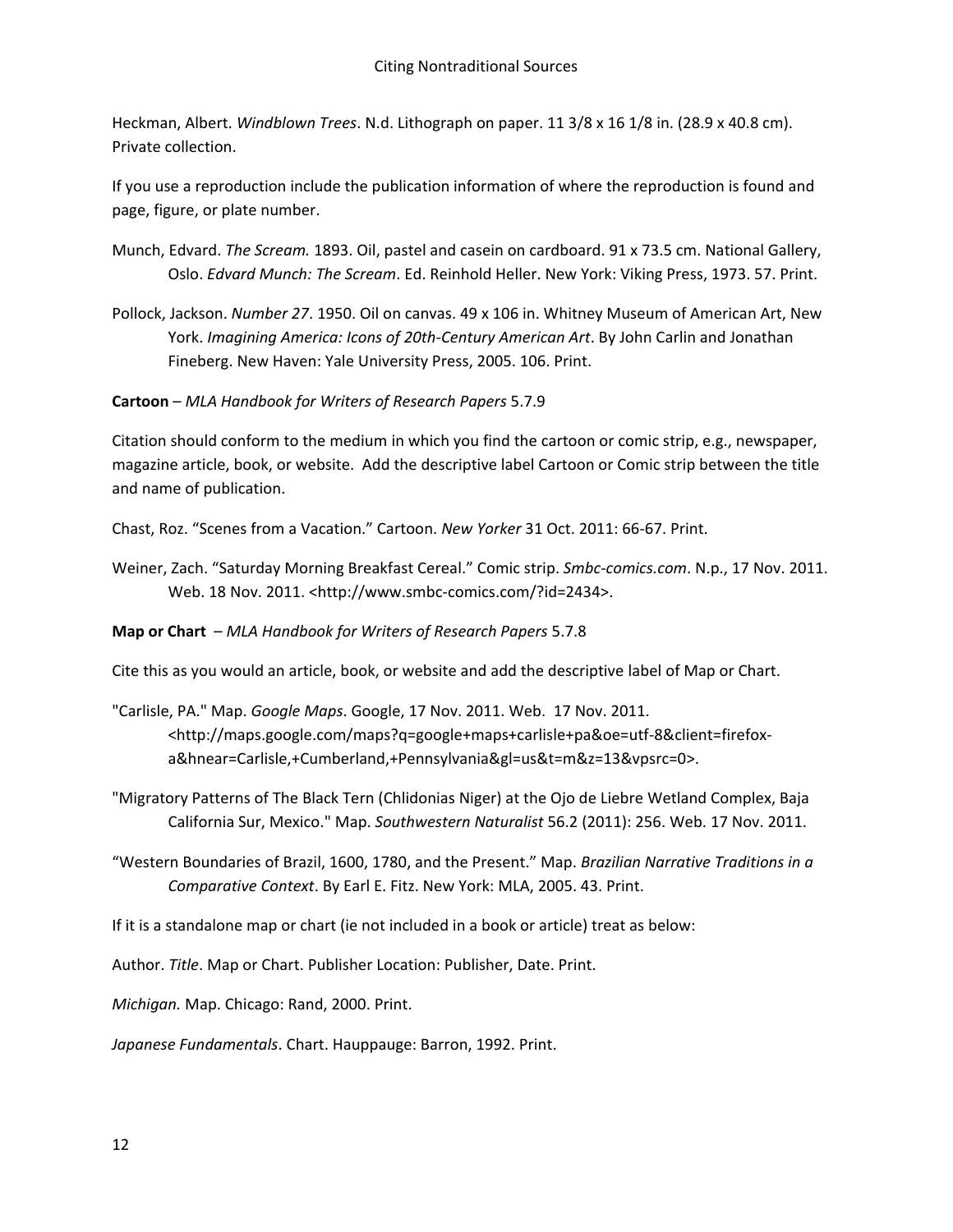# **Captions** – *MLA Handbook for Writers of Research Papers* 4.5 Tables and Illustrations

Any other visual material should be labeled as Figure and assigned a number in increasing order starting with 1. The caption should be placed below the illustration and include a citation to the source material. It also may be appropriate to add copyright information at the end of the citation. No additional citation is needed when the source is not cited within the text of the paper. If you are creating captions for works of art also see guidelines from the Art Bulletin and College Art Association at http://www.collegeart.org/ip/guideforcorreccaps

Fig. 1. Manticore, woodcut from Edward Topsell, *The History of the Four-Footed Beasts and Serpents*…(London, 1658; 344); rpt. In Konrad Gesner, *Curious Woodcuts of Fanciful and Real Beasts*  (New York: Dover, 1971; print; 8).

Fig. 2. John Singleton Copley, *Mrs. Joseph Mann (Bethea Torrey)*, 1753, Oil on canvas, 91.44 X 71.75 cm. (36 X 28 ¼ in.). Museum of Fine Arts, Boston. In Sylvan Barnet, *A Short Guide to Writing about Art* (Boston: Pearson, 2011; print; 143).

If work is being published include copyright information, ie who owns the right to publish the image or work of art.

## **Musical Recording -** *MLA Handbook for Writers of Research Papers* – 5.7.2

When citing a commercial recording list the performer, composer, conductor, or group first depending upon the desired emphasis and what aspect of the recording you will be referencing. List the title or titles (usually italicized), performer or group, if not noted first, manufacturer, year of publication, and medium. You may also want to indicate the year of recording or performance if relevant.

Holiday, Billie. *The Essence of Billie Holiday*. Columbia, 1991. CD.

Beethoven, Ludwig van. *Symphony No. 9 in D Minor "Choral."* Perf. Elisabeth Schwarzkopf, Elisabeth Hongen, Hans Hopf, and Otto Edelmann. Chor und Orchester der Bayreuther Festspiele. Cond. Wilhelm Furtwangler. Rec. 29 July 1951. EMI, 1998. LP. Great Recordings of the Century.

**Interview** – *MLA Handbook for Writers of Research Papers* – 5.7.7, see also citing a website if the interview is on the web.

Begin with the name of the person being interviewed and then include the appropriate citation information depending upon where the interview has been published. If the interview is untitled, call it Interview with no quotation marks. Include the name of the interviewer when appropriate.

Make sure that the citation conforms to the medium in which the interview is published, e.g., book, article, web, mp3 file, newspaper, etc.

Baselitz, George. "An Interview with George Baselitz." *Making It New: Essays, Interviews, and Talks*. By Henry Geldzahler. New York: Turtle Point Press, 1994. 184-196. Print.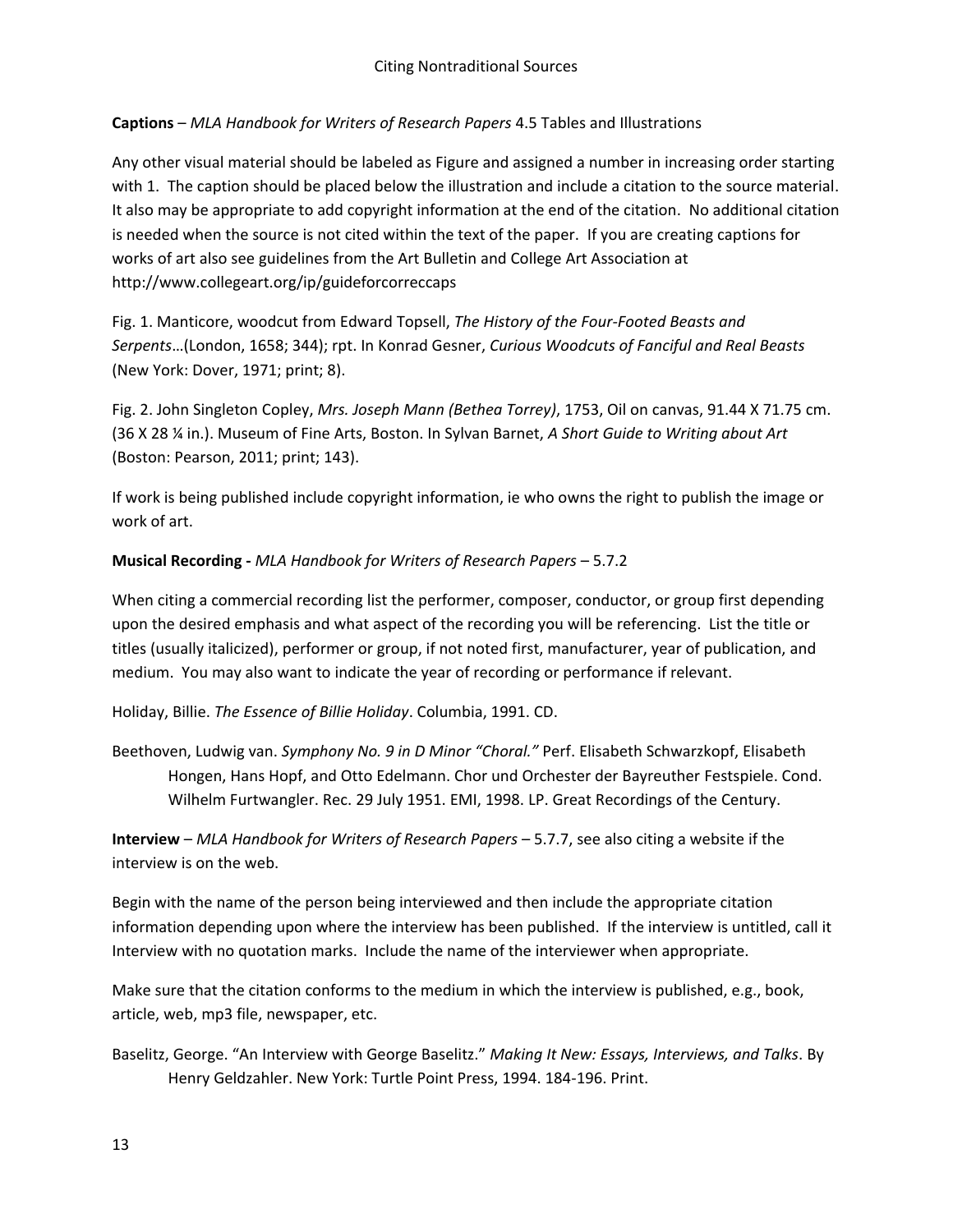Gordimer, Nadine. Interview. *New York Times*. 10 Oct. 1991, late ed.:C25. Print.

Patchett, Ann. "Author Ann Patchett Opens Own Indie Bookstore." *National Public Radio.* Natl. Public Radio, 16 Nov. 2011. Web. 17 Nov. 2011. <http://www.npr.org/2011/11/16/142413792/annpatchett-opens-parnassus-books-in-nashville>.

**DVD/VHS** – *MLA Handbook for Writers of Research Papers* 5.7.3, 5.7.7

If citing the film performance as seen in a theater or screening, use film as medium. In many cases you will be citing the DVD or VHS. When citing DVD or VHS release, note the original release date and the release date of the DVD/VHS copy.

*Title*. Dir. Name. Perf. Names of actors, screenwriter and producer, etc. Studio, Year. Medium.

*A Star is Born*. Dir. George Cukor. Prod. Sidney Lumet. Perf. Judy Garland and James Mason. 1954. Warner Bros., 1999. DVD.

If citing a specific performance or contribution of an individual, list that individual first.

Chaplin, Charlie, dir. *Modern Times*. Perf. Chaplin and Paulette Goddard. 1936. Criterion Collection, 2010. DVD.

If you are citing an interview that was on a DVD or VHS tape, cite as an interview and list the format accordingly.

**Digital Files - Audio files/mp3/Podcast/YouTube** – *MLA Handbook for Writers of Research Papers* 5.6.2b 5.7.18

You should cite these as digital files, if they are downloaded and played on an iPhone, iPod, or a similar device. If streamed online, cite as a web site. Cite as you would for a book or article, but list the file type in the medium for publication.

"Patient Zero." *Radiolab.* New York: WNYC, 15 Nov. 2011. MP3 file.

Glass, Ira. "419: Petty Tyrant." *This American Life*. Chicago: Chicago Public Media. , 12 Nov. 2010. MP3 file.

Glass, Ira. "419: Petty Tyrant." *This American Life*. Chicago Public Media. , 12 Nov. 2010. Web. 18 Nov. 2011. <http://www.thisamericanlife.org/radio-archives/episode/419/petty-tyrant>.

You can include relevant information about performers, writers, or producers as appropriate.

**TV Program** – *MLA Handbook for Writers of Research Papers* 5.7.1, 5.7.7, 5.6.2b

If you are citing an original television broadcast follow the following format.

"Episode Title." *Program*. Network. Local Station, City, Date. Medium.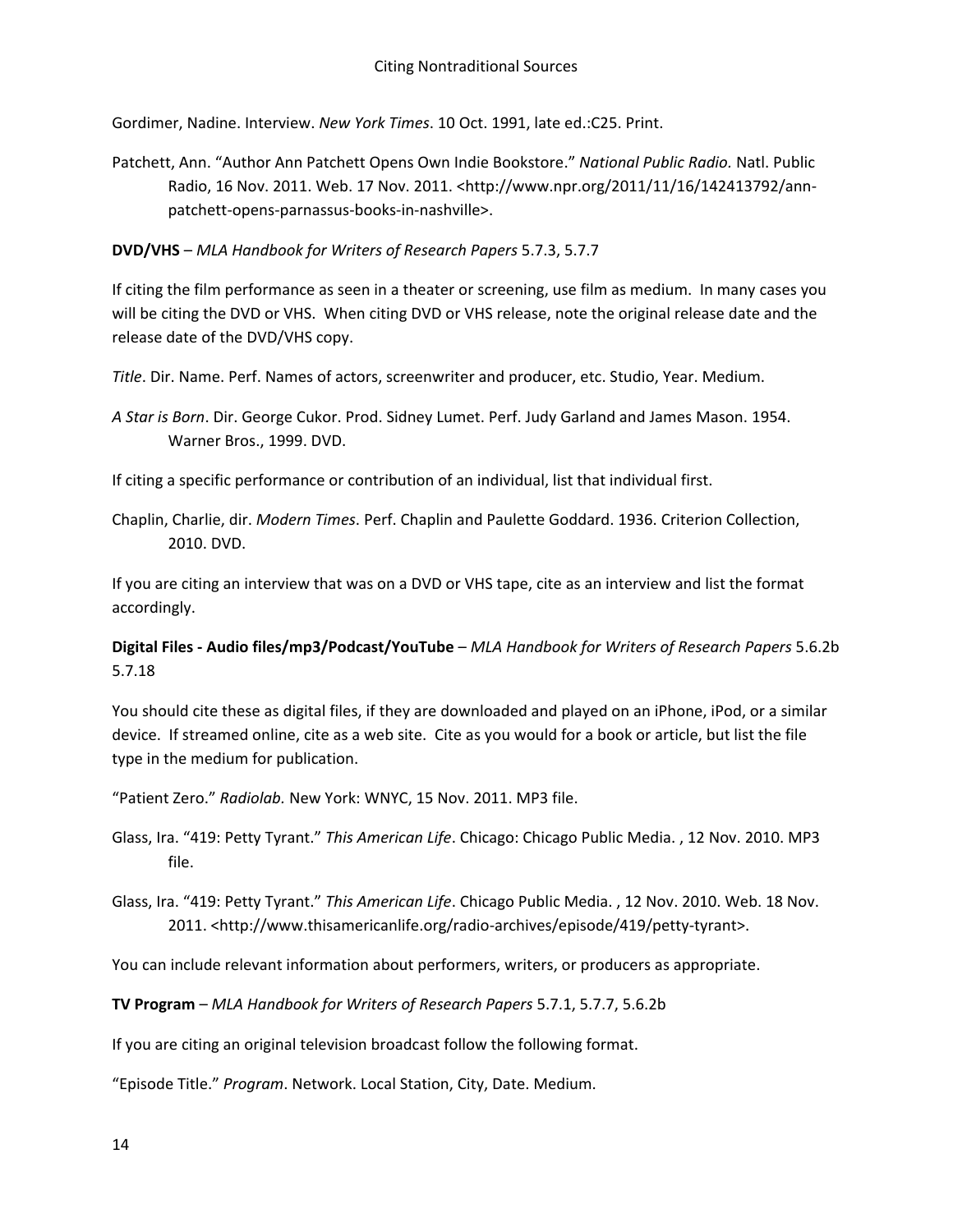"Woody Allen: A Documentary." *American Masters*. PBS. WITF, Harrisburg, 20 Nov. 2011. Television.

If you are primarily citing the work of one individual place their name at the beginning of the citation, last name first.

Fellowes, Julian. "Downton Abbey, Series II (Episode I)." *Masterpiece Theatre*. PBS. WITF, Harrisburg, 8 Jan. 2011. Television.

If TV program is streamed online, cite as a website. If citing an interview from a TV program, cite as an interview, but cite the medium as Television.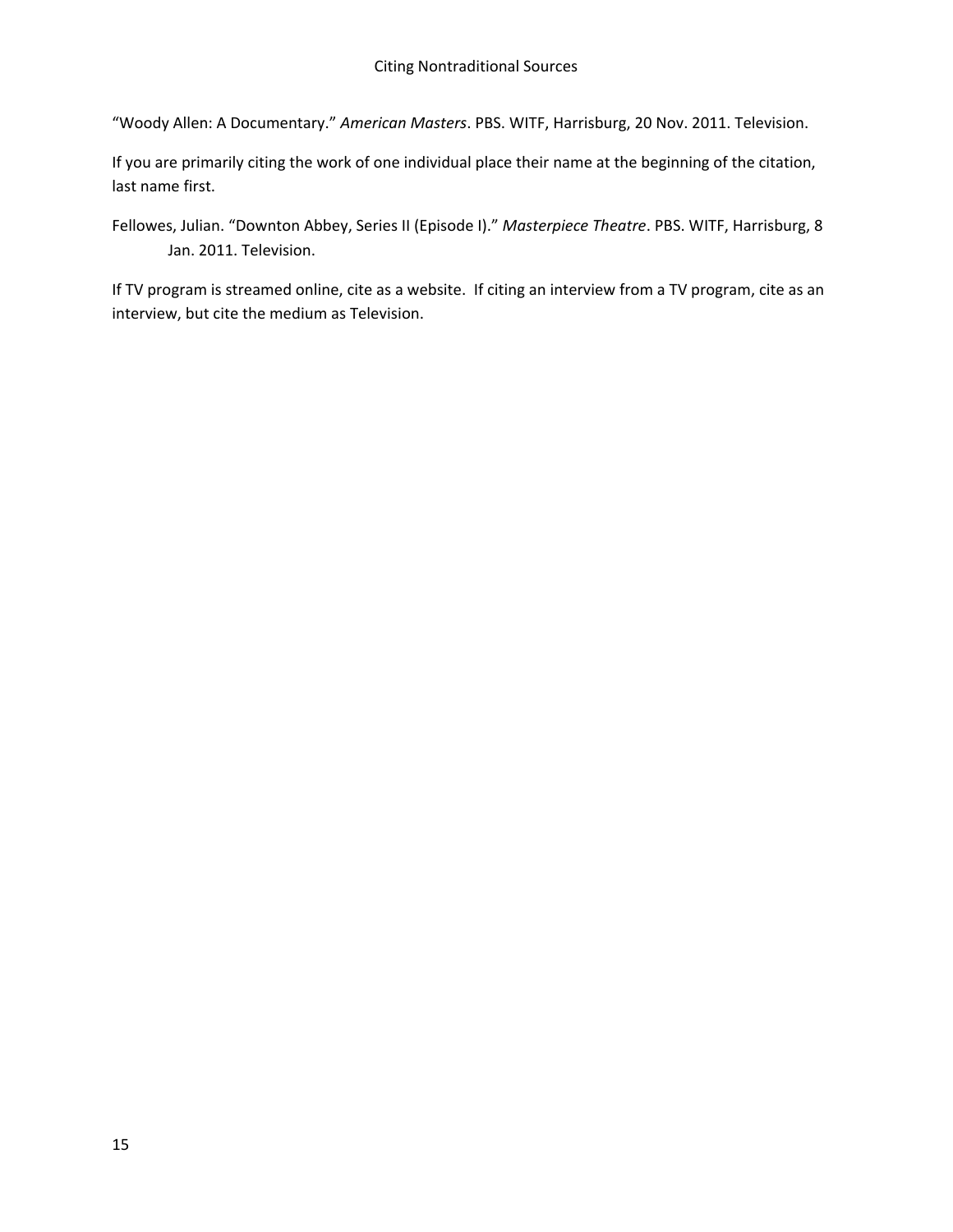#### **APA**

**Map or Chart as Cited in a Bibliography** – *Publication manual of the American Psychological Association* 7.07

If map is within a book, cite as In *Title of book* after [Type of map].

Cite primary contributors in the Author's space followed by their contributing role in parentheses.

Other forms for [Type of map] include:

[Demographic map]

[Topographical map]

[Road map]

Use (n.d.) for No date.

Title of map. (Year). [Type of Map]. Publisher Location: Publisher.

Citation Examples:

*Road Map:*

Plattsburgh, Clinton County: Dannemora, Peru, Keeseville, Champlain, Rouses Point, New York State, 3rd ed. (1999). [Road map]. Clifton Park, NY: Jimapco.

#### *Topographical Maps:*

- Berlin, N.Y. Mass. VT. (1988). [Topographical map]. Reston, VA: U.S. Geological Survey.
- Trails of the Adirondack high peaks region. (1993). [Topographical map]. In Guide to Adirondacks trails: High peaks region, 12th ed. Capitol Heights, MD: Williams and Heintz Map Corporation.

*Online Map:*

Follow the map citation guidelines as above, but also include a stable URL where the map is found.

Title of map. (Year). [Type of Map]. Retrieved from http://xxx.xx

- Manhattan sightseeing map. (2010). [City map]. Retrieved from http://www.ny.com/maps/shopmap.html
- MTA Metro-North railroad. (2010). [Railroad map]. Retrieved from http://www.mta.info/mnr/html/mnrmap.htm
- MTA New York City subway. (2010). [Subway map]. Retrieved from http://www.mta.info/nyct/maps/submap.htm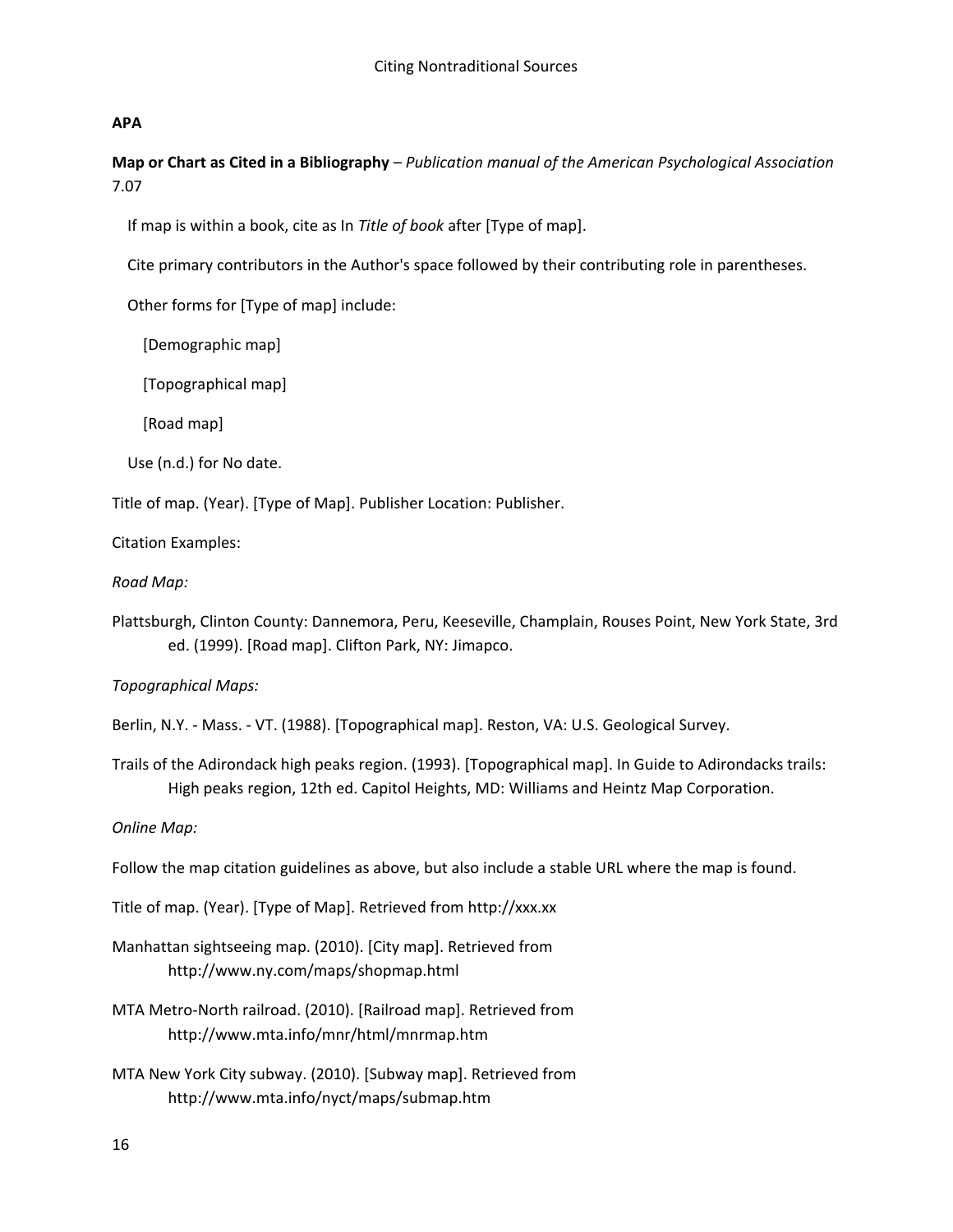# **Charts or Graphs**

Since the APA manual does not give direct information for citing every type of source, including charts or graphs, they instruct you to follow the example that is most like the source you are trying to cite. Be sure to provide enough information so your readers can locate the source on their own. When possible provide author or creator, year of publication, title, and publishing and/or retrieval data. When citing a chart, graph or map it may be best to follow the citation style for the format in which the information is presented.

All captions for charts should follow the guidelines below for captions for figures.

**Captions for Figures (Charts, Graphs, and Maps)** – *Publication manual of the American Psychological Association* 5.20-5.25

All captions should be labeled as Figure followed by a number. The caption should begin with a descriptive phrase and include a citation to the original source and copyright information at the end.



*Figure 1.* Relations between trust beliefs and school adjustment at T1 and loneliness changes during development in early childhood. All paths attained significance at p> .05. Adapted from "The Relation Between Trust Beliefs and Loneliness During Early Childhood, Middle Childhood, and Adulthood," by K. J. Rotenberg, N. Addis, L. R. Betts, A. Corrigan, C. Fox, Z. Hobson, & … and M. J. Boulton, 2010, *Personality and social psychology bulletin*, *36,* p. 1090. Copyright 2010 by the Society for Personality and Social Psychology, Inc.